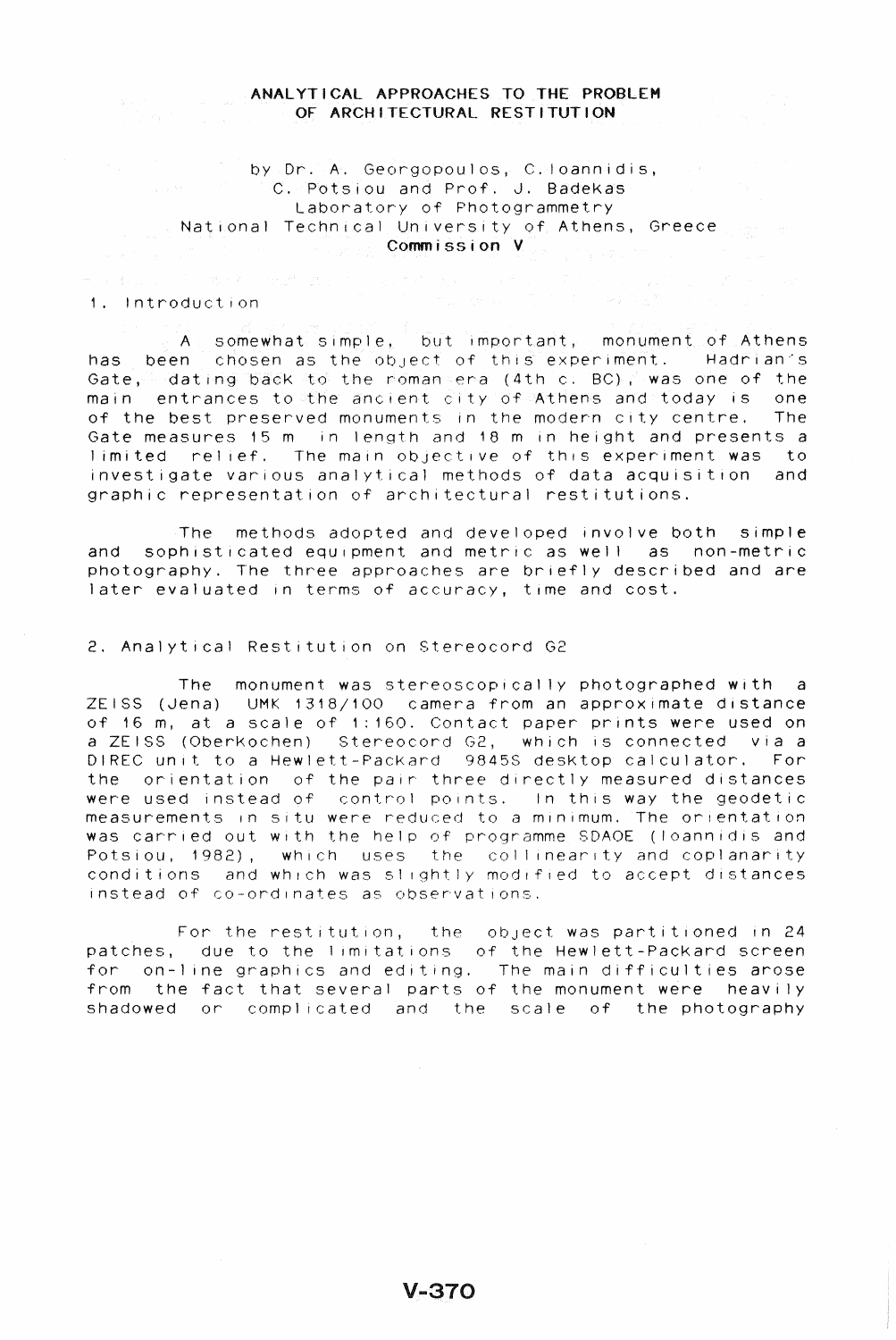relatively small. In many parts special interpretation was required, proving once more the need for an operator specialised in architectural photogrammetric work (Badekas et al. 1987). The co-ordinates of some 10000 points recorded in<br>the HP-9845S were transferred to NTUA(s CDC Cyber 171-8 the HP-9845S were transferred mainframe computer and were off-line plotted on the Calcomp 1044 plotter of the Laboratory at various scales (1 :20, 1 :50, 1: 100). The corresponding fair drawing, after a thorough field completion, appears in Fig.1.

## 3. Restitution on BC2

The Gate was also photographed stereoscopically with a CANON AE-1 35mm camera, equipped with a 50 mm lens with known distortion characteristics (Georgopoulos, 1981). The photography was taken from a distance of approximately 30m, thus producing a negative scale of 1 :600. The negatives were processed on a WILD BC2 analytical plotter, the use of which was Kindly made available by the Hellenic Military Geographical<br>Service, (who use it in their currently 1:5000 base map Service, ( who use it in their currently 1:5000 base map  $product(on, 1, no)$ .

The orientation on the analytical instrument was carried out with the help of the same geodetic measurements as before. The only difference was that the distances were used to determine co-ordinates, referred to a local arbitrary system, to comply with the BC2 requirements. After the orientation was accepted, the restitution was carried out by the HMGS operator,<br>who shads and experience in architectural photogrammetry  $\blacksquare$  had  $\blacksquare$  in architectural photogrammetry whatsoever. Around 12000 points were recorded for this task, which do not cover all the details of the monument. The plot was drawn on-line on the WILD Aviotab TA-10 plotter at a scale of 1:50. The plot, as it came out from the analytical plotter, without the necessary field completion, is shown in Fig.2.

4. Monoscopic Analytical Restitution

A simple monoscopic method was chosen and developed especially for the purposes of this experiment, based on the fact that the object has a limited relief. A computer programme was developed in order to perform the resection using as observations, apart from photo co-ordinates, distances measured on the object. For this purpose, 21 distances between 7 points were used. Co-ordinate measurements were carried out on one of the photographs of the metric pair taken for the Stereocord restitution. For this process care was taken to establish the local arbitrary co-ordinate system, in such a way that its XZplane was parallel to the main plane of the object (Fig. 3).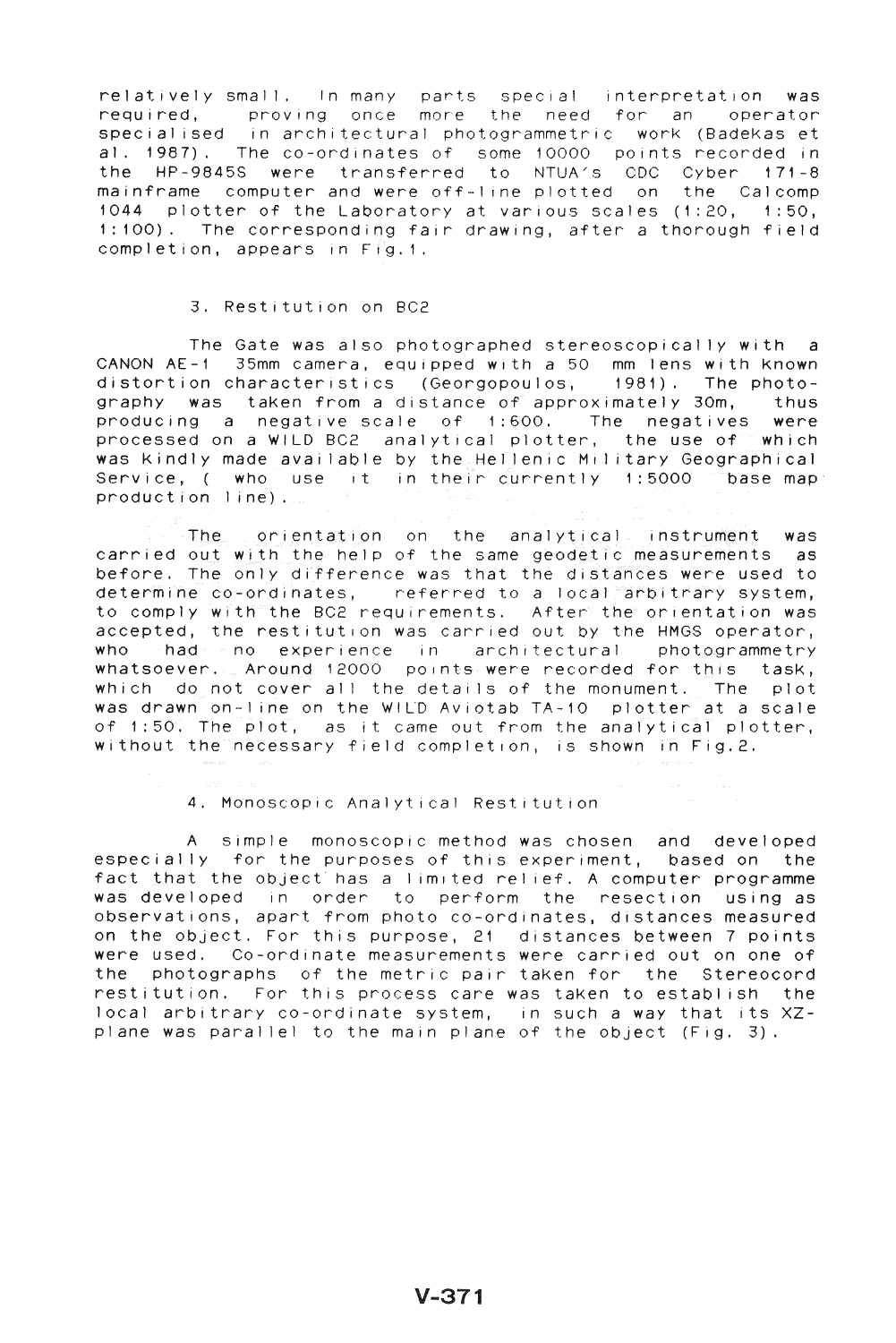

 $Fig. 1.1$ 

 $\sim$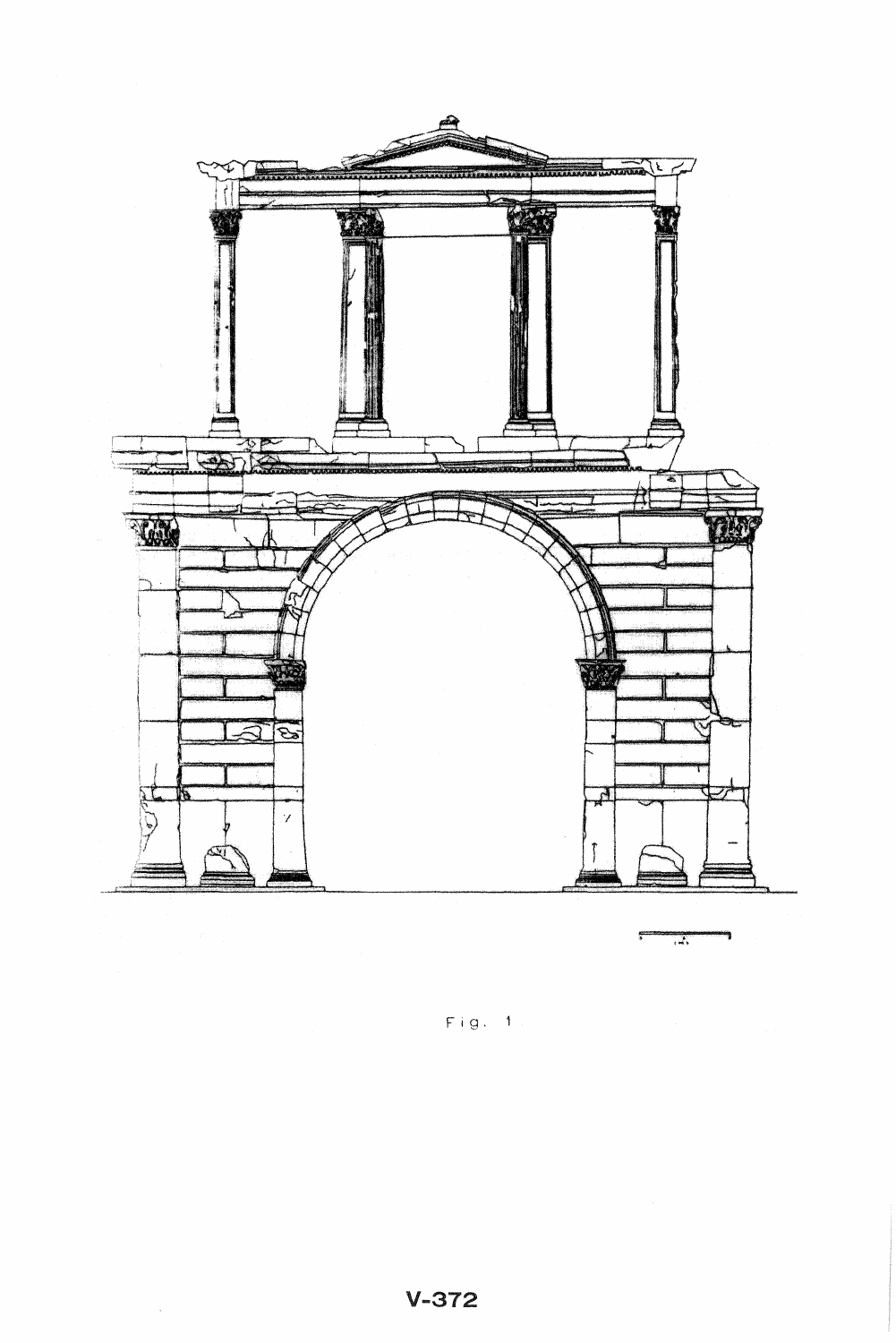

 $F/g. 2$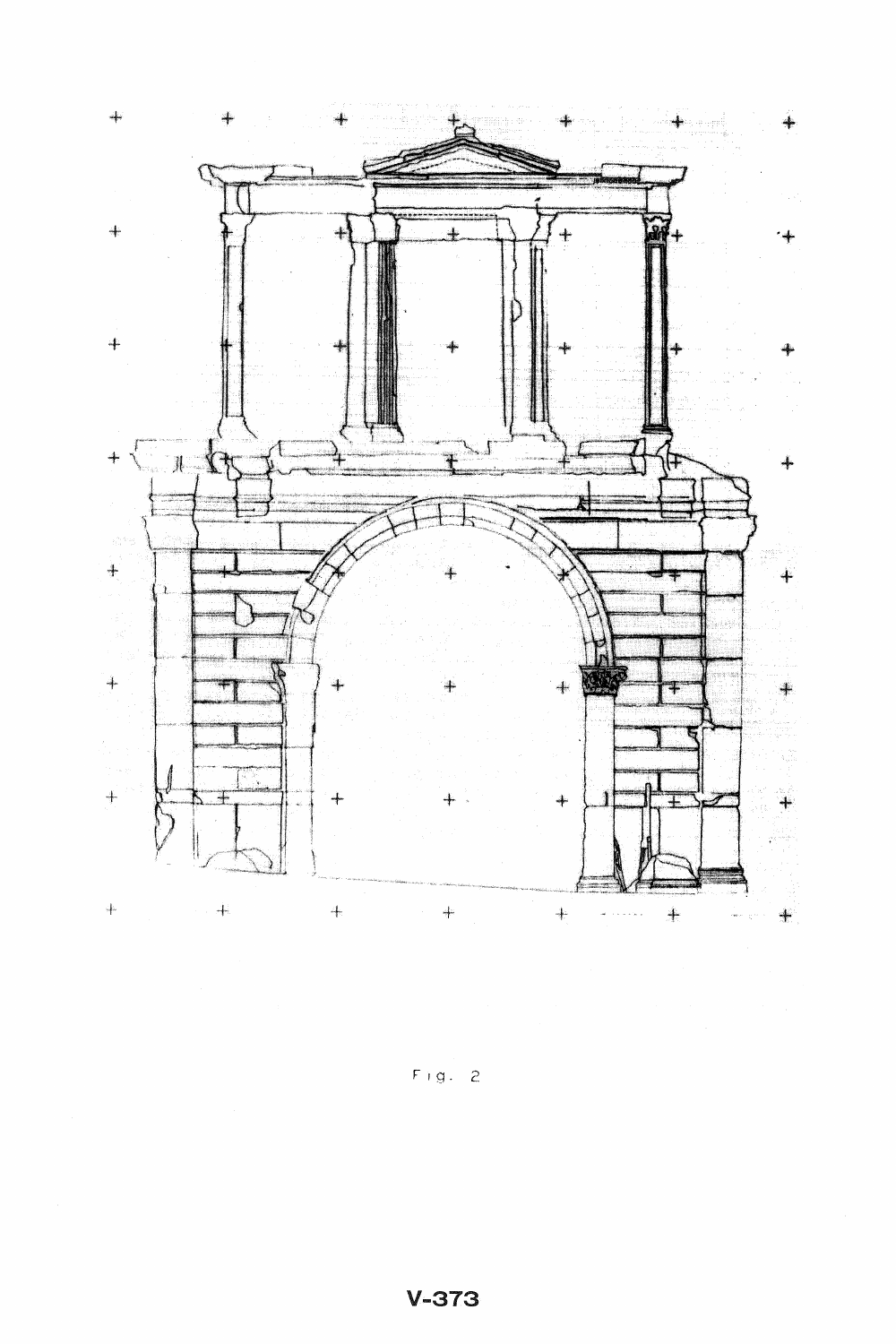

Fig. 3

Having computed the exterior orientation elements of the photograph and the distance from the camera station to a mean plane describing the object, another computer programme was developed to intersect the space vectors produced from the collinearity condition with this plane. For this procedure collinearity condition with this plane. For this procedure photo co-ordinates were necessary, which were measured on the STEREOCORD G2 used as a monocomparator and transformed through a 2D-transformation to plate co-ordinates. Some 600 points were observed, in order to give the basic outlines of the object, instead of the complete restitution, for the sake of time saving and comparison. The computations were carried out on the ALTOS 586 microcomputer of the Laboratory and the resulting intersected ground co-ordinates were then plotted off-l ine on the CALCOMP 1044 plotter at a scale of 1 :50. The corresponding plot appears in Fig.4. Observations on 19 check points were also carried out with a CALCOMP 9100 digitiser, in an attempt to bypass the need for an instrument of accurate co-ordinate measurement. The results are discussed in the next section.

### 5. DIScussion

The flow of the  $described$  three analytical methods is schematically shown in Fig. 5. It is quite obvious that the three approaches vary in simplicity, in the instrumentation used and, of course, in their applicability. They constitute, however, widely available methods that justify a comparative discussion in terms of accuracy, time and cost effectiveness.

Firstly in terms of time necessary the three methods,

 $V - 374$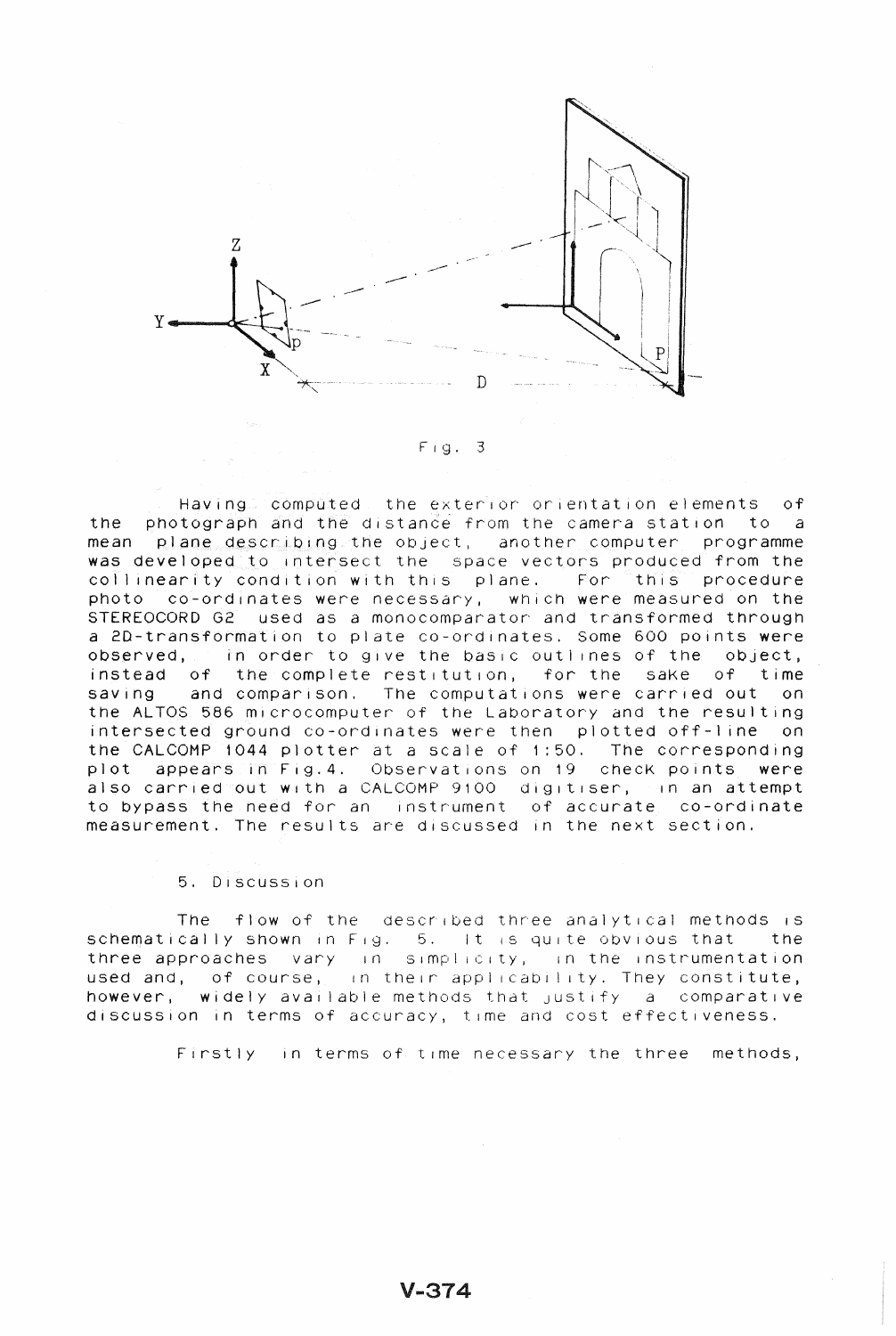

 $Fig. 4$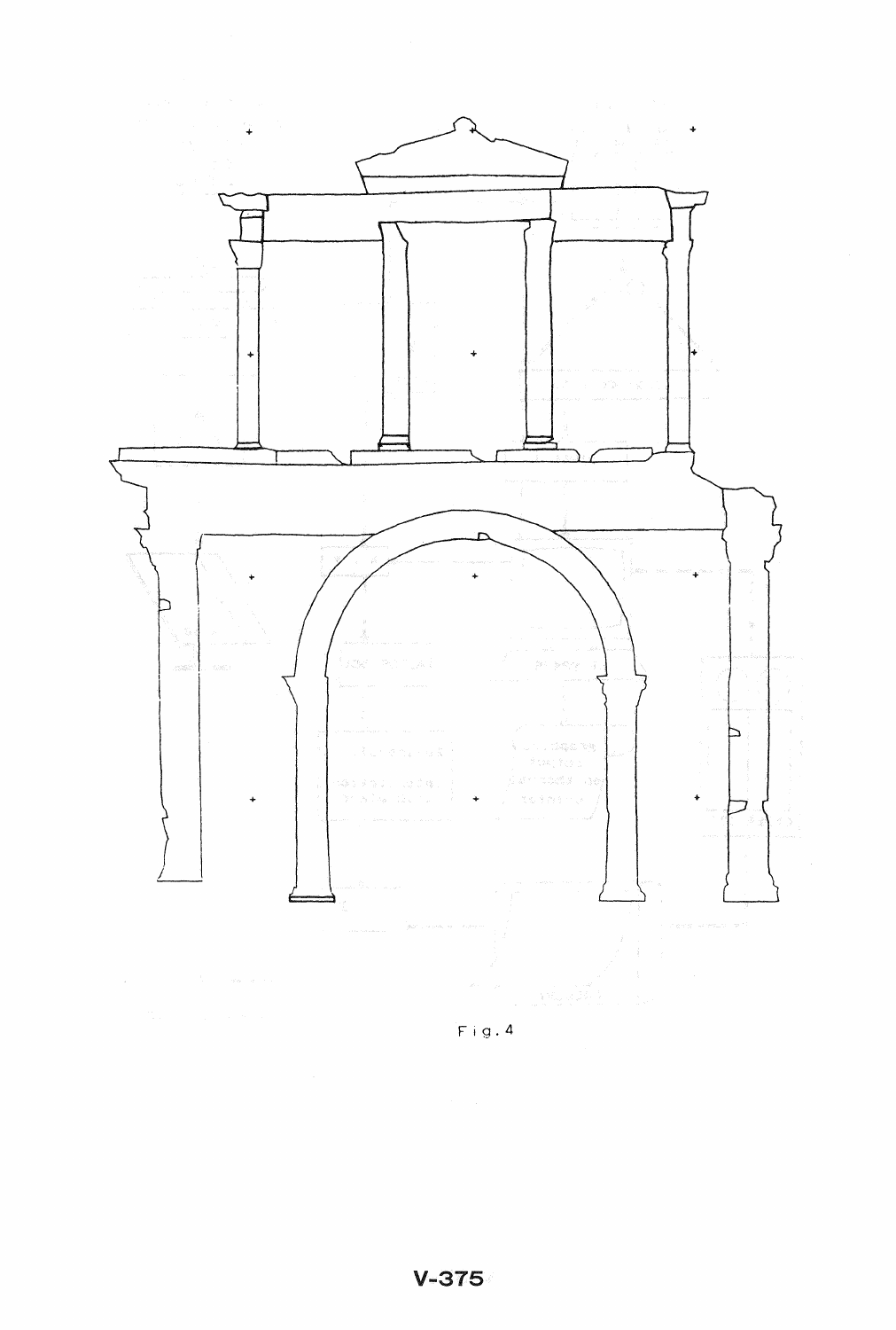

Fig. 5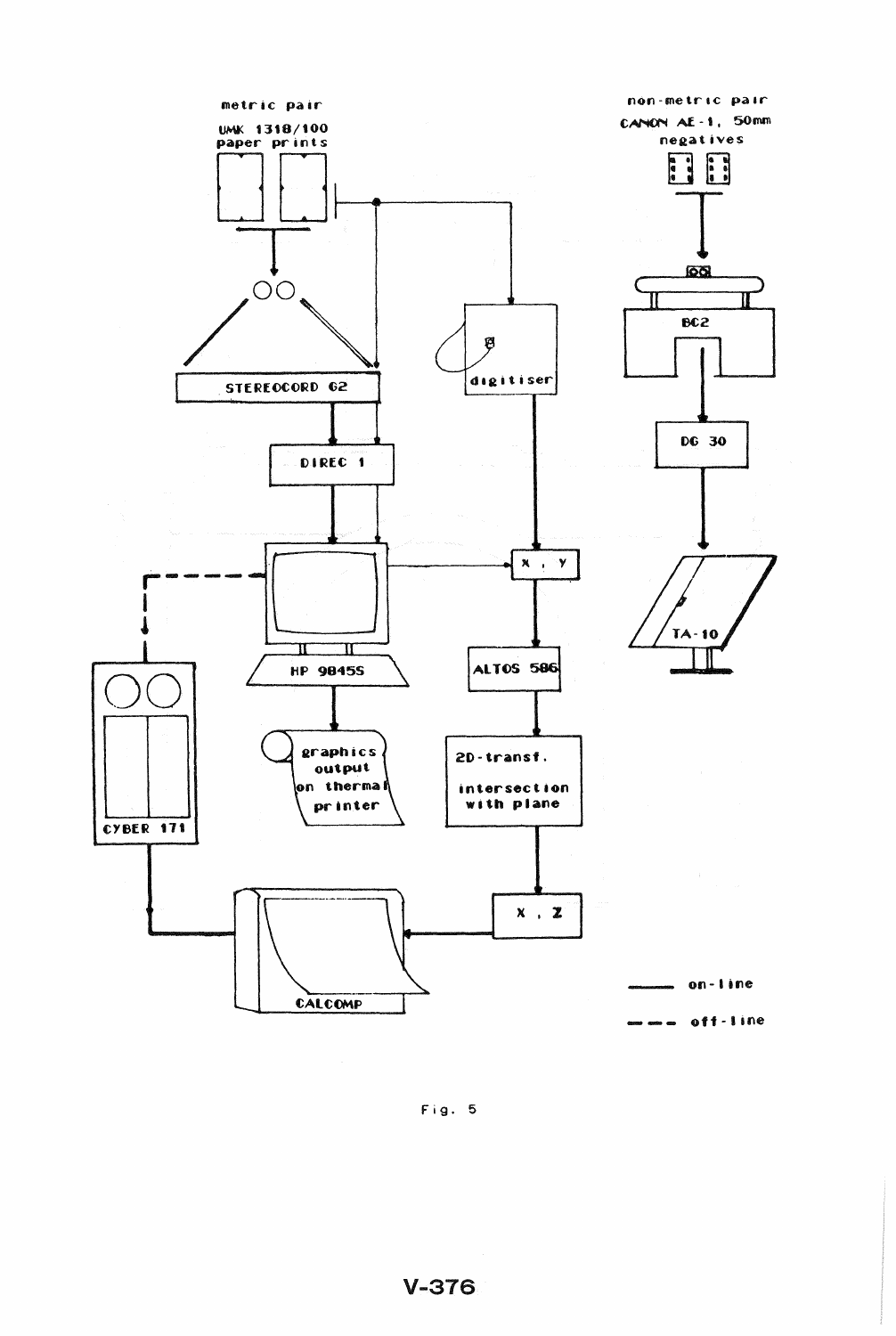surprisingly enough, present no variation whatsoever, the main time consuming task being the restitution itself. It should be noted at this point, that the time necessary for the third approach was calculated for the observation of 10000 points on the basis of the 600 observed. Attention is also drawn to the requirement of the monoscoplc method to have a great number of distances measured on the object, which is considered as a disadvantage. However, those distances could always be replaced with a few points determined geodetically.

In terms of cost effectiveness, on the other hand, it is obvious that the use of a cheap, off-the-shelf non-metric camera is not going to be able to counteract the excessive cost of an analytical plotter. Thus the second approach is by far the most expensive one. As for the first method, it is obvious that the instrumentation used could be considerd as standard for any photogrammetric Laboratory, as it may be replaced by any stereoscopic instrument with a digital output and a small computer. The third method could be considered as the most cost effective one, as it may make no use of photogrammetric instrumentation at all, apart from the metric camera, as it will be shown later.

Accuracy, the most important attribute of the three<br>methods, was checked in two ways, Apart from the geodetic was checked in two ways. Apart from the geodetic measurements necessary for the procedures described above, the  $co-ordinates$  of 19 additional check points were also determined geodetical ly. After the restitutions were performed, the resulting co-ordinates of these points were compared analytically. In addition corresponding distances were directly measured on the plots and compared with the real ones. The results of the first check appear in Table 1.

| $(units in mm)$                                                     | ISTEREOSCOPIC METHODS<br>ZEISS<br>G <sub>2</sub> | WILD<br>BC <sub>2</sub> | G2 -        | MONOSCOPIC METHOD<br>co-ords measured with<br>Digitiser |
|---------------------------------------------------------------------|--------------------------------------------------|-------------------------|-------------|---------------------------------------------------------|
| negative scale $1:160$                                              |                                                  | 1:600                   | 1:160       | 1:160                                                   |
| relative rms<br>on the ground!<br>at photo scale   0.094            | - 15                                             | 19<br>0.032             | 13<br>0.081 | 16<br>0.100                                             |
| absolute rms<br>in $X$ and $Z$<br>on the ground!<br>at photo scale! | $\overline{17}$<br>0.106                         | 29<br>0.048             | 13<br>0.081 | -17<br>0.106                                            |

Table 1. Errors on analytical co-ordinates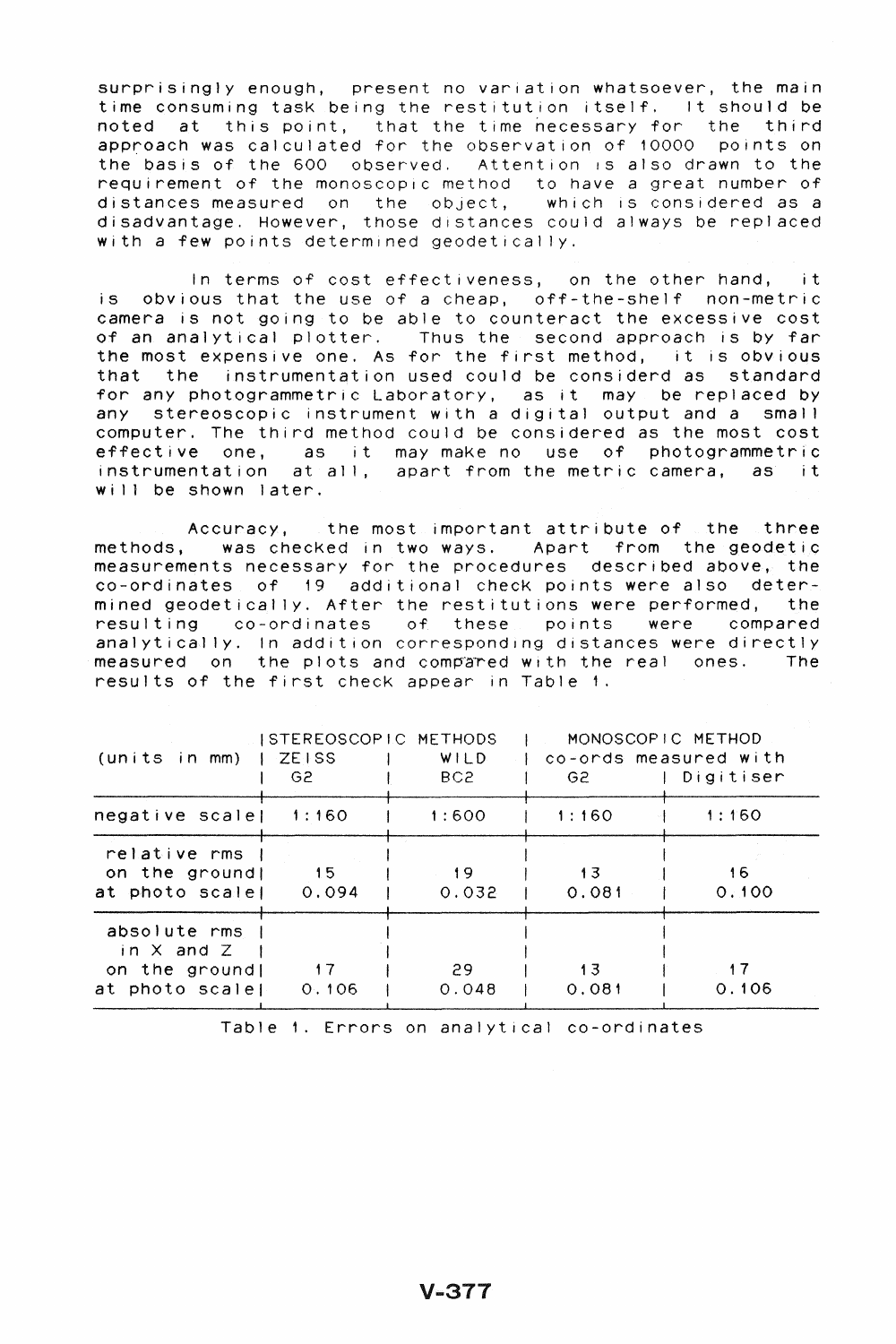It is obvious from Table 1., that the accuracies achieved point to the fact that all methods are equally acceptable, bearing in mind the size of the pointing mark and the negative scale in each case. It should be noted, that the accuracy of BC2 is obviously, and naturally, better almost by two thirds, compared to the other instruments. The relatively small irms errors of the monoscopic methods are due to the fact that the points used for the check were carefully chosen to lie on the same plane. An interesting remark is that with the digitiser a pointing accuracy of 100wm has been achieved. In this way a theoretical checK was performed.

A more practical accuracy check was attempted with the help of the previously determined distances between the check points. A number of distances, other than those used for the orientations, were measured directly on the graphical outputs. They were compared with the measured ones and the results are shown in Table 2.

| $(units in mm)$   $ZE1SS$                                                                    | <b>EXAMPLE ISTEREOSCOPIC METHODS</b><br>G <sub>2</sub><br><b>RAIL ACTUALITY</b> | WILD<br>BC2<br><b>DESCRIPTION AND LOCAL AND LOCAL PROPERTY</b> | MONOSCOPIC METHOD<br>G2 -                                                                                                                                                                                                                                                                                                                                                                                      | co-ords measured with<br>  Digitiser |
|----------------------------------------------------------------------------------------------|---------------------------------------------------------------------------------|----------------------------------------------------------------|----------------------------------------------------------------------------------------------------------------------------------------------------------------------------------------------------------------------------------------------------------------------------------------------------------------------------------------------------------------------------------------------------------------|--------------------------------------|
| Number of $diS - \lceil$<br>$\theta$ ances checked $\theta$ 37 $\theta$ $\theta$ $\theta$ 32 |                                                                                 | 그는 아침 적이 나가게 있다<br>그는 아이가 아니다.                                 | プリ・コやだこ おるめ<br>$\overline{1}$ $\overline{3}$ $\overline{1}$ $\overline{3}$ $\overline{1}$ $\overline{2}$ $\overline{1}$ $\overline{3}$ $\overline{1}$ $\overline{2}$ $\overline{3}$ $\overline{1}$ $\overline{2}$ $\overline{3}$ $\overline{1}$ $\overline{2}$ $\overline{3}$ $\overline{1}$ $\overline{2}$ $\overline{3}$ $\overline{1}$ $\overline{2}$ $\overline{3}$ $\overline{2}$ $\overline{$<br>▲ きょやっ。 |                                      |
| scale of $p$ lot $1:20$                                                                      |                                                                                 | 1:50                                                           | computed analytically                                                                                                                                                                                                                                                                                                                                                                                          |                                      |
| syst. error<br>$+/-$<br>rms                                                                  | $-14$<br>$-23$                                                                  | $-44$<br>37                                                    | 0.3<br>18                                                                                                                                                                                                                                                                                                                                                                                                      | 0.6<br>23                            |
| absolute rms                                                                                 | 24                                                                              | 41                                                             | 18                                                                                                                                                                                                                                                                                                                                                                                                             | 24                                   |

**Table 2. Errors on known distances** the final state of the state of the state of the state of the state of the state of the state of the state of the state of the state of the state of the state of the state of the state

The number of distances in the case of the monoscopic method is smaller, because only those distances were used, that joined check points belonging to the mean plane of the object. The radial displacement, caused by excessive relief, ie. more than 10% of the camera distance, is obvious in the relevant plot (Fig. 4). The large systematic errors are present obviously due to the fact that the plots were deformed, which was expected in a way. Bearing this in mind, one can easily justify the differences in the rms errors between the monoscopic and stereo methods. A comparison of the absolute rms errors of